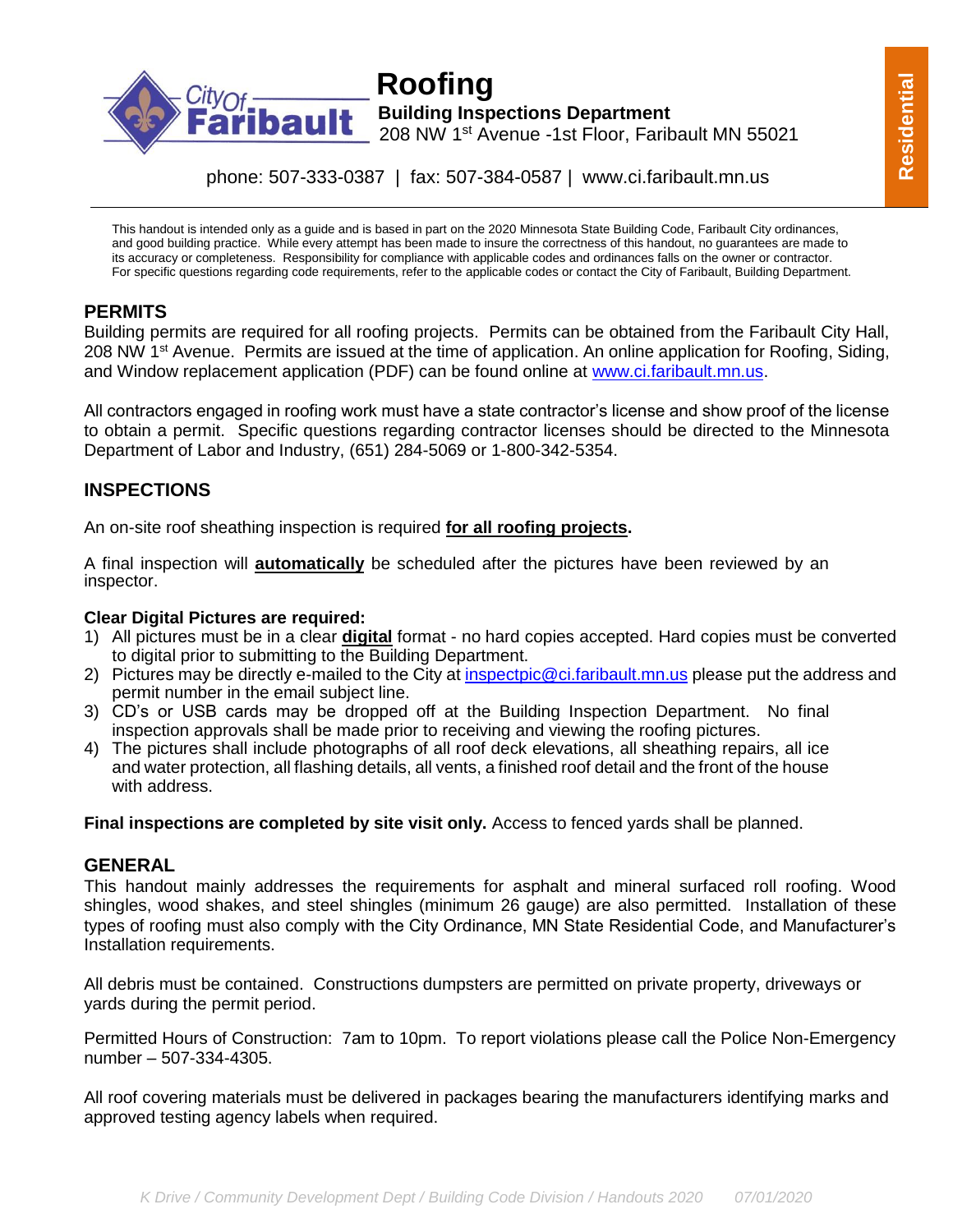Roofing materials are to be installed in accordance with the manufacturers written installation instructions and 2020 Minnesota State Residential Code Chapter 9.

All asphalt shingles must be either self-sealing or interlocking.

Asphalt shingles may only be used on roof slopes of two units vertical in 12 units horizontal (2:12) or greater. For roof slopes from 2:12 to 4:12, double underlayment is required. Underlayment must conform to ASTM D 226, Type I; ASTM D 4869, Type I; or ASTM D 6757. For slopes of 4:12 and greater, underlayment must be applied shingle fashion. Laps must be a minimum of 2-inches. End laps must be offset by at least 6 inches.

For normal application, strip shingles must be fastened with a **minimum of four nails**. For interlocking shingles, two nails are required. See the manufacturer's installation instructions.

Valleys must be lined in accordance with the shingle manufacturers written instructions. In addition, valleys may be of any of the following:

- For open valleys lined with metal, the valley lining must be at least 24 inches wide and of galvanized steel of at least 26 gage or other approved materials.
- For open valleys, two plies of roll roofing may be permitted. The bottom layer must be at least 18 inches wide and the top layer at least 36 inches wide.
- For closed valleys (valleys covered with shingles), valley lining of one ply of smooth roll roofing complying with ASTM D 224 Type II or Type III and at least 36 inches wide or one of the two methods previously listed may be used.

Roof decks must be solidly sheathed for asphalt shingles or mineral-surfaced roll roofing. Solid sheathing may be plywood, OSB, or 1-inch nominal boards. Wood shingles and shakes may be applied over solid or spaced sheathing. Roof decks that are rotted, delaminating or unsound must be repaired prior to reroofing (On-site sheathing inspection is required). Reroofing only portions of a roof is permitted (including hail damage situations).

#### **REROOFING, OVERLAYS, & PARTIAL ROOFING**

Any sheathing that is replaced must be installed and fastened according to the code. Where the existing roof assembly includes an ice barrier membrane that is adhered to the roof deck, it shall be permitted to remain in place and covered with an additional layer of ice barrier membrane (for a maximum of two layers).

It is permitted to apply roofing over one existing layer of asphalt shingles (if considered a flat and adequate base). It is also permitted to replace independent sections/portions of roof covering without replacing the entire roof covering of the home. In addition to the MN Residential Building Code requirements, the manufacturer's installation requirements must be met.

#### **ICE AND WATER BARRIER**

An ice and water barrier is required on all roofs except for detached accessory buildings (garages). The barrier may be at least two layers of underlayment cemented together or a self-adhering polymer modified bitumen sheet. There are several manufacturers who make materials specifically for this requirement that are marketed under differing trade names. The ice and water barrier must extend from the edge of the eaves to a point **24 inches** inside the exterior wall line of the building. Ice and water barriers are required full-length in valleys (See picture on page 4 of this handout). The above noted ice and water protection requirements pertain to conditioned and unconditioned spaces. Ice and water protection is required on all attached garages. **EXCEPTION:** Detached accessory structures that contain no conditioned floor area.

A maximum of two layers is permitted, however, if the manufacturer does not permit a second layer, the existing ice and water barrier would need to be removed and replaced.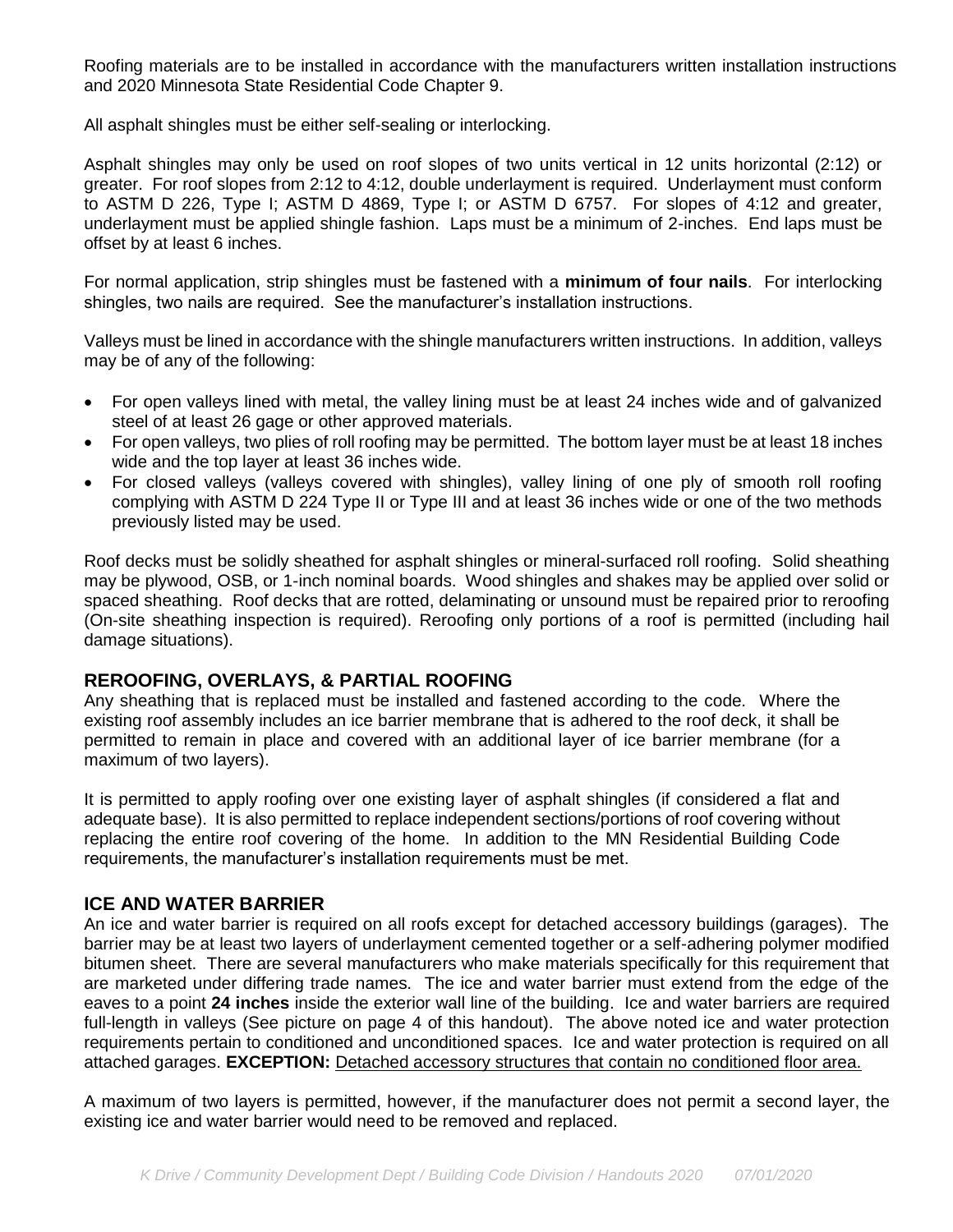#### **UNDERLAYMENT**

Underlayment shall be applied shingle fashion, parallel to and starting from the eave and lapped 2 inches, fastened sufficiently to hold in place. End laps shall be offset by 6 feet.

#### **VENTILATION**

Enclosed attics and enclosed rafter spaces formed where ceilings are applied directly to the underside of roof rafters shall have cross ventilation for each separate space by ventilating openings protected against the entrance of rain or snow. Any garage with an enclosed attic space shall be ventilated.

Ventilation Area - Ventilation of enclosed attics and enclosed rafter spaces is required. Ventilating openings must be provided with corrosion-resistant mesh with openings of  $\frac{1}{16}$  to  $\frac{1}{4}$  inch.

For attics without ceiling vapor barriers, 1 square foot of net free ventilating area should be provided for each 150 square feet of attic area.

For attics with vapor barriers or without ceiling vapor barriers and having at least 50% but not more than 80% of the ventilating area provided by ventilators located in the upper portion of the space to be ventilated and at least 3 feet above the eave vents and the balance of the ventilation provided in the eave vents, ventilation may be 1 square foot of net free ventilating area for each 300 square feet of attic area.

**Vent Clearance**. Where eave or cornice vents are installed, insulation shall not block the free flow of air. A minimum of a 1-inch space shall be provided between the insulation and the roof sheathing at the location of the vent.

Ridge vents and gable louvered vents, installed per manufacturer's installation instructions, are acceptable alternatives.

#### **FLASHING**

Flashing is required at all wall and roof intersections, wherever there is a change in roof slope or direction, and around roof openings. When flashing is metal, it must be corrosion resistant metal with a thickness of not less than 0.019 inch (No. 26 galvanized sheet) (R903.2.). When re-roofing missing, rusted or damaged flashing and counter-flashing, vent caps, and metal edging shall be installed or replaced with new materials. Flashing against vertical front walls, soil stacks, vent pipes, and chimney flashing must be in accordance with the asphalt shingle manufacturer's printed instructions. Sidewall flashing shall be by the step flashing method and is required whenever wall and roof intersections occur.

**Kick-out flashing,** when installed, is where the lower portion of a sloped roof stops within the plane of an intersecting wall cladding, in such a manner as to divert or kick out water away from the assembly. Kickout flashing may be either factory made or field fabricated and a minimum of 2  $\frac{1}{2}$ " long & 26 gauge. Kickout flashing is required when both roofing and siding are replaced.

**Crickets or saddles are required** on the ridge side of any chimney greater than 30 inches wide. Cricket or saddle coverings must be of sheet metal or of the same material as the roof covering.

#### **FASTENERS**

Fasteners shall be long enough to penetrate the sheathing  $\frac{3}{4}$ " or through the thickness of the sheathing, whichever is less. Fasteners shall comply with the following; corrosion resistant nails, minimum 12 gauge 3/8" head, per ASTM F 1669. (Galvanized steel, stainless steel, aluminum or copper).

Use the recommended number of fasteners and placement according to the manufacturers written installation instruction. Fasteners shall be installed perpendicular to the roof sheathing and not penetrate the shingle surface.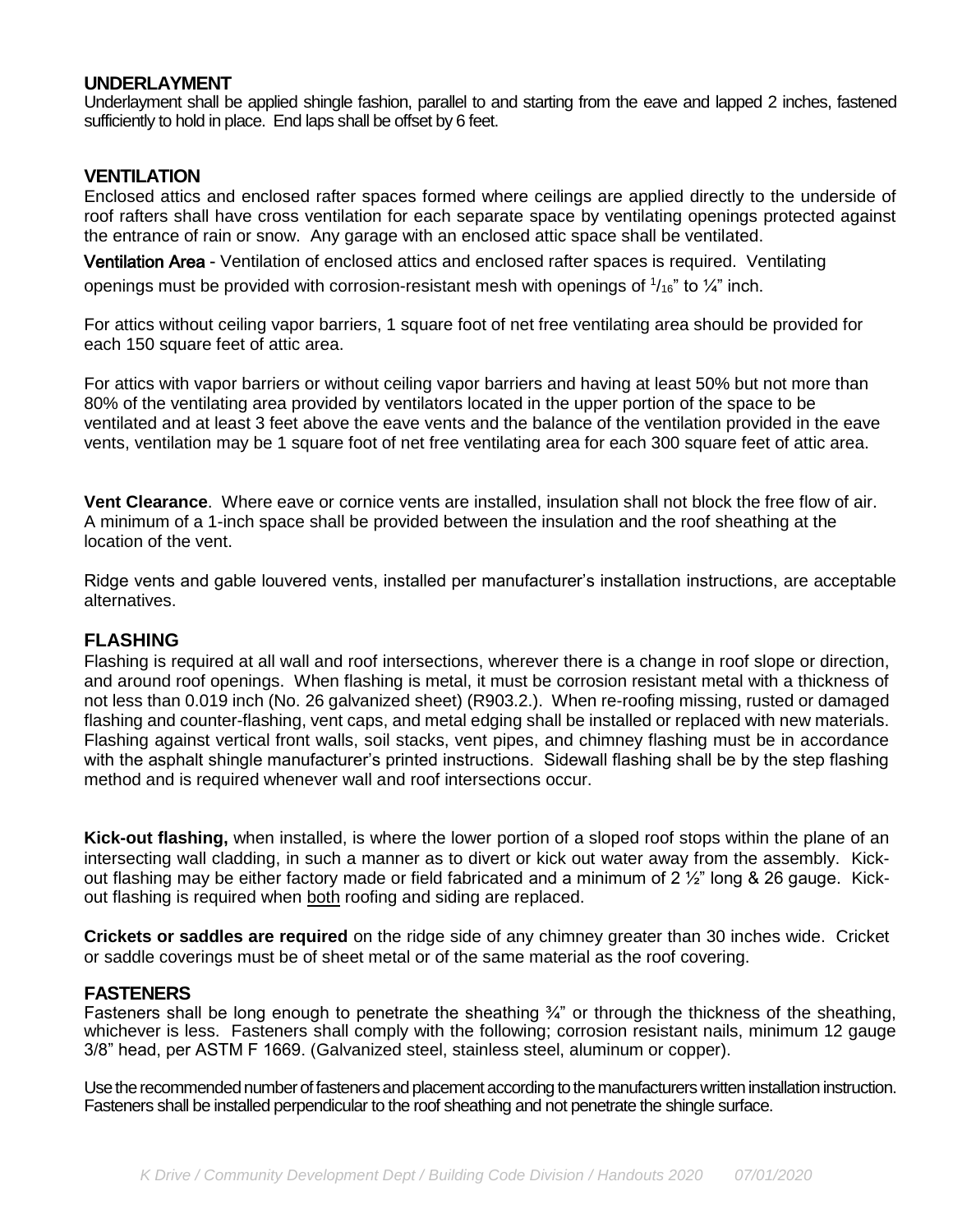| <b>FASTENER SCHEDULE FOR ROOFING</b>                                                                                                                                                                                                                                                                                                                                                                                                             |                                                                                                                      |                                                                                                                                                                                                                                                                                                                                     |                                                                                                                                                                                                                                                                                                                                 |
|--------------------------------------------------------------------------------------------------------------------------------------------------------------------------------------------------------------------------------------------------------------------------------------------------------------------------------------------------------------------------------------------------------------------------------------------------|----------------------------------------------------------------------------------------------------------------------|-------------------------------------------------------------------------------------------------------------------------------------------------------------------------------------------------------------------------------------------------------------------------------------------------------------------------------------|---------------------------------------------------------------------------------------------------------------------------------------------------------------------------------------------------------------------------------------------------------------------------------------------------------------------------------|
| <b>Asphalt Shingles</b>                                                                                                                                                                                                                                                                                                                                                                                                                          | Mineral-<br>surfaced Roll<br>Roofing                                                                                 | <b>Wood Shingles</b>                                                                                                                                                                                                                                                                                                                | <b>Wood Shakes</b>                                                                                                                                                                                                                                                                                                              |
| Fasteners for asphalt shingles<br>must be galvanized steel,<br>stainless steel, aluminum, or<br>copper roofing nails, minimum<br>12 gauge shank with a<br>minimum 3/8" diameter head<br>and of a length to penetrate<br>through the roofing materials<br>and a minimum of $\frac{3}{4}$ " inch into<br>roof sheathing or when roof<br>sheathing is less than $\frac{3}{4}$ "<br>thick, the fastener shall<br>penetrate through the<br>sheathing. | Roll roofing<br>must be<br>installed in<br>accordance<br>with the<br>manufacturer's<br>installation<br>instructions. | <b>Fasteners for wood</b><br>shingles must be<br>corrosion-resistant<br>with a minimum<br>penetration of $\frac{1}{2}$ " into<br>the sheathing. For<br>sheathing less than<br>$\frac{1}{2}$ " in thickness, the<br>fastener shall extend<br>through the<br>sheathing. A<br>minimum of two<br>fasteners per shingle<br>are required. | <b>Fasteners for wood</b><br>shakes must be<br>corrosion-resistant<br>with a minimum<br>penetration of $\frac{1}{2}$ " into<br>the sheathing. For<br>sheathing less than<br>$\frac{1}{2}$ " in thickness, the<br>fastener shall extend<br>through the<br>sheathing. A<br>minimum of two<br>fasteners per shake<br>are required. |

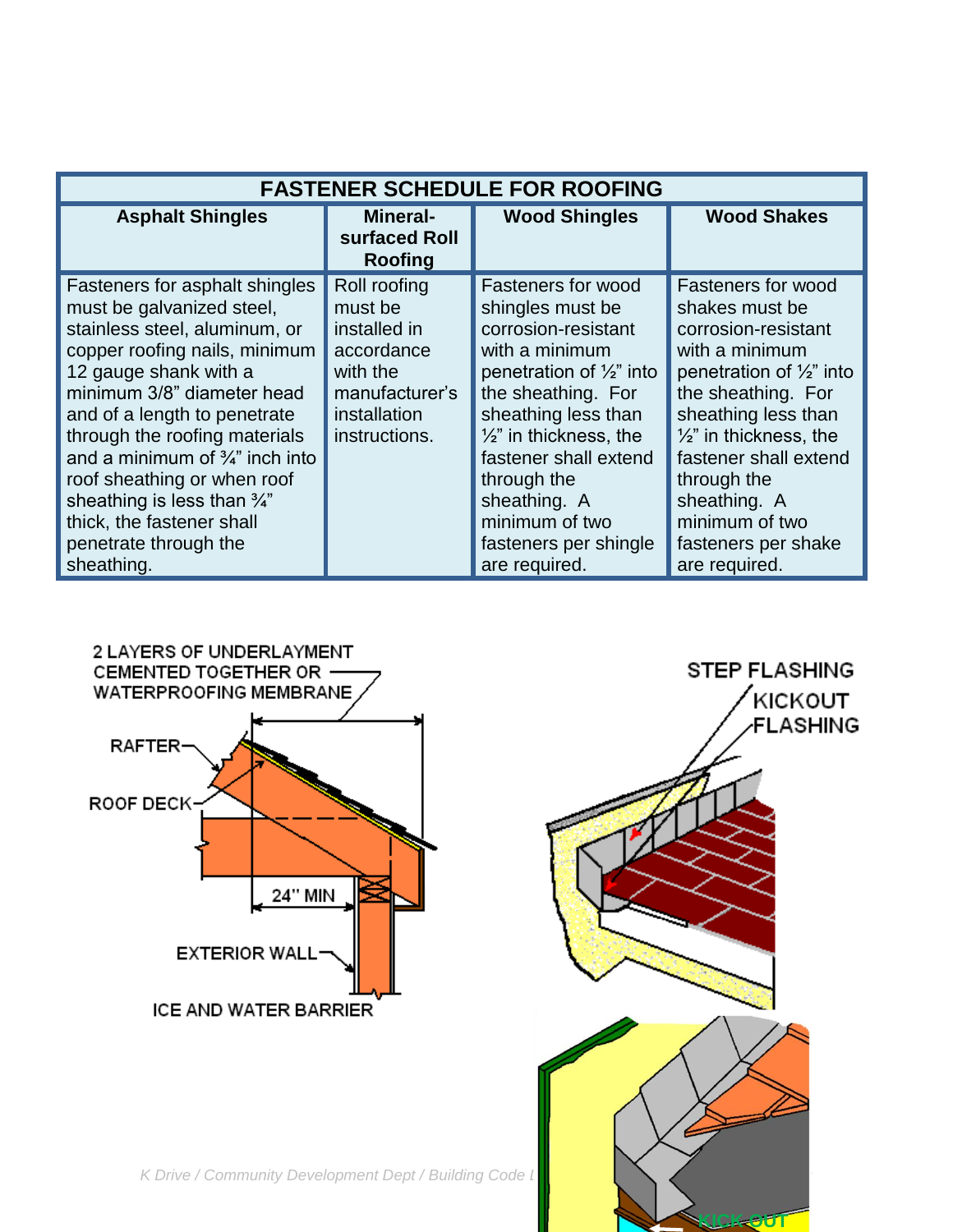

# Sidewall flashing (26-Gauge)